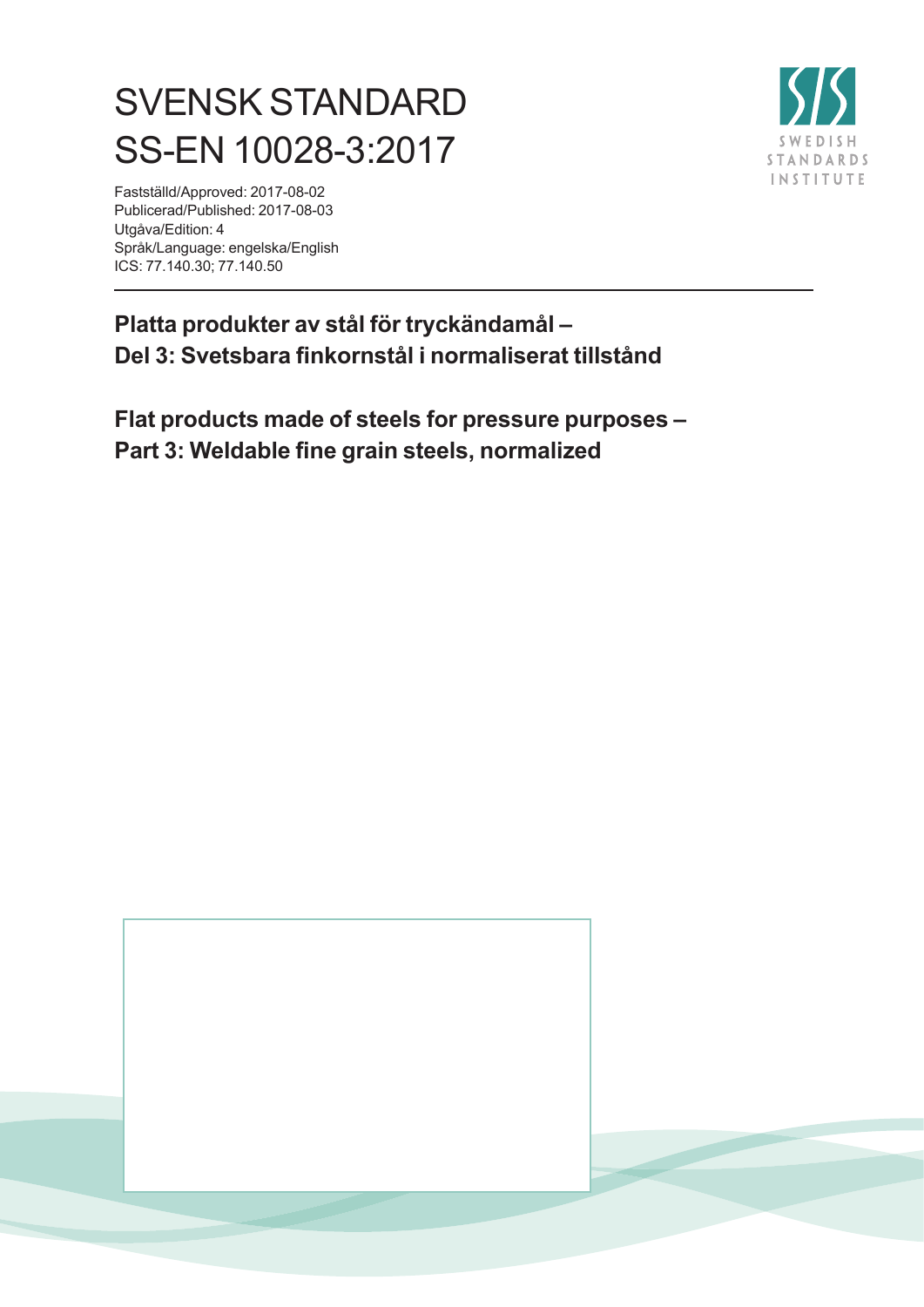# Standarder får världen att fungera

*SIS (Swedish Standards Institute) är en fristående ideell förening med medlemmar från både privat och offentlig sektor. Vi är en del av det europeiska och globala nätverk som utarbetar internationella standarder. Standarder är dokumenterad kunskap utvecklad av framstående aktörer inom industri, näringsliv och samhälle och befrämjar handel över gränser, bidrar till att processer och produkter blir säkrare samt effektiviserar din verksamhet.* 

#### **Delta och påverka**

Som medlem i SIS har du möjlighet att påverka framtida standarder inom ditt område på nationell, europeisk och global nivå. Du får samtidigt tillgång till tidig information om utvecklingen inom din bransch.

#### **Ta del av det färdiga arbetet**

Vi erbjuder våra kunder allt som rör standarder och deras tillämpning. Hos oss kan du köpa alla publikationer du behöver – allt från enskilda standarder, tekniska rapporter och standardpaket till handböcker och onlinetjänster. Genom vår webbtjänst e-nav får du tillgång till ett lättnavigerat bibliotek där alla standarder som är aktuella för ditt företag finns tillgängliga. Standarder och handböcker är källor till kunskap. Vi säljer dem.

#### **Utveckla din kompetens och lyckas bättre i ditt arbete**

Hos SIS kan du gå öppna eller företagsinterna utbildningar kring innehåll och tillämpning av standarder. Genom vår närhet till den internationella utvecklingen och ISO får du rätt kunskap i rätt tid, direkt från källan. Med vår kunskap om standarders möjligheter hjälper vi våra kunder att skapa verklig nytta och lönsamhet i sina verksamheter.

**Vill du veta mer om SIS eller hur standarder kan effektivisera din verksamhet är du välkommen in på www.sis.se eller ta kontakt med oss på tel 08-555 523 00.**

# Standards make the world go round

*SIS (Swedish Standards Institute) is an independent non-profit organisation with members from both the private and public sectors. We are part of the European and global network that draws up international standards. Standards consist of documented knowledge developed by prominent actors within the industry, business world and society. They promote cross-border trade, they help to make processes and products safer and they streamline your organisation.*

#### **Take part and have influence**

As a member of SIS you will have the possibility to participate in standardization activities on national, European and global level. The membership in SIS will give you the opportunity to influence future standards and gain access to early stage information about developments within your field.

#### **Get to know the finished work**

We offer our customers everything in connection with standards and their application. You can purchase all the publications you need from us - everything from individual standards, technical reports and standard packages through to manuals and online services. Our web service e-nav gives you access to an easy-to-navigate library where all standards that are relevant to your company are available. Standards and manuals are sources of knowledge. We sell them.

#### **Increase understanding and improve perception**

With SIS you can undergo either shared or in-house training in the content and application of standards. Thanks to our proximity to international development and ISO you receive the right knowledge at the right time, direct from the source. With our knowledge about the potential of standards, we assist our customers in creating tangible benefit and profitability in their organisations.

**If you want to know more about SIS, or how standards can streamline your organisation, please visit www.sis.se or contact us on phone +46 (0)8-555 523 00**



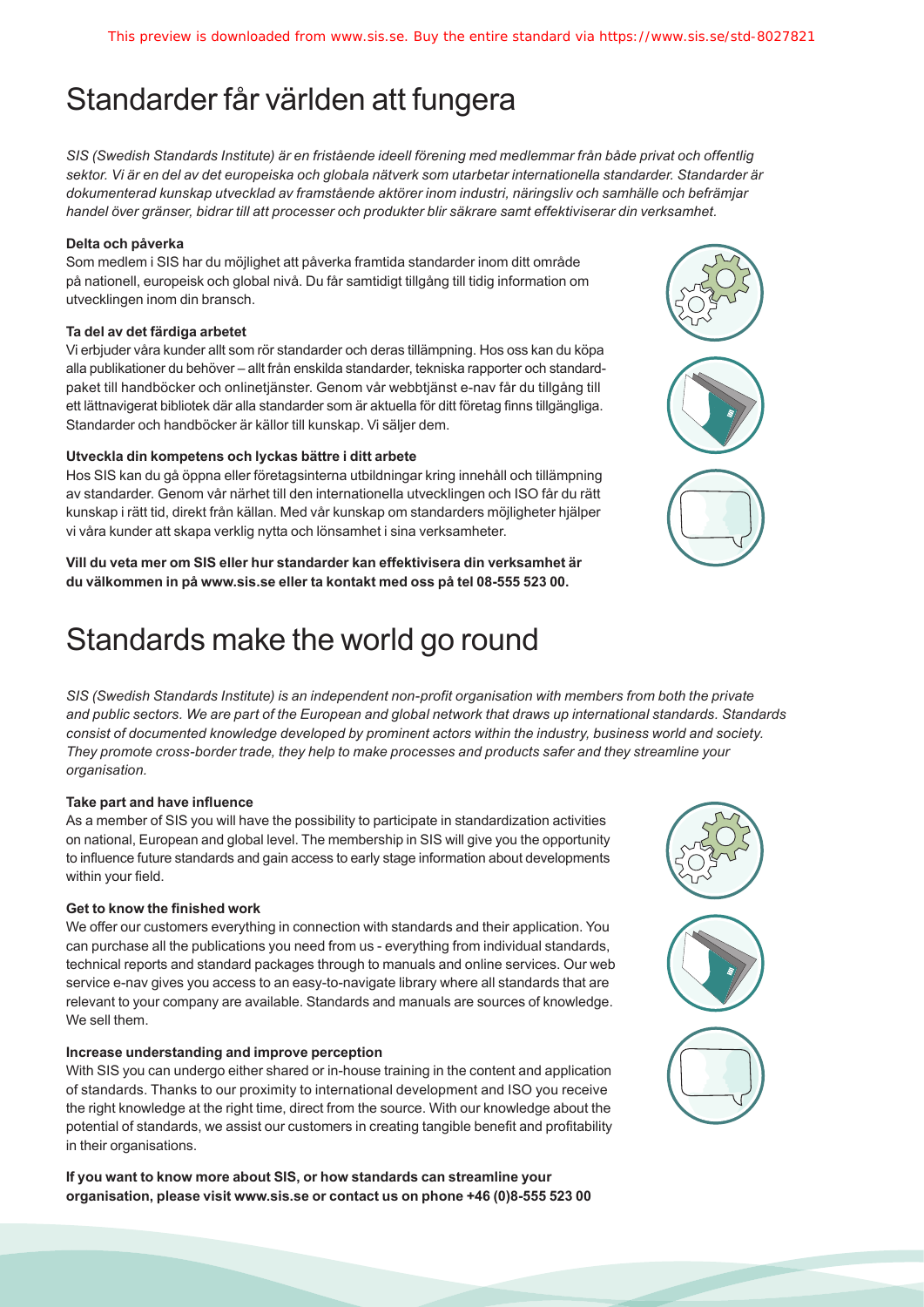Europastandarden EN 10028-3:2017 gäller som svensk standard. Detta dokument innehåller den officiella engelska versionen av EN 10028-3:2017.

Denna standard ersätter SS-EN 10028-3:2009, utgåva 3.

The European Standard EN 10028-3:2017 has the status of a Swedish Standard. This document contains the official version of EN 10028-3:2017.

This standard supersedes the Swedish Standard SS-EN 10028-3:2009, edition 3.

© Copyright / Upphovsrätten till denna produkt tillhör SIS, Swedish Standards Institute, Stockholm, Sverige. Användningen av denna produkt regleras av slutanvändarlicensen som återfinns i denna produkt, se standardens sista sidor.

© Copyright SIS, Swedish Standards Institute, Stockholm, Sweden. All rights reserved. The use of this product is governed by the end-user licence for this product. You will find the licence in the end of this document.

*Upplysningar om sakinnehållet i standarden lämnas av SIS, Swedish Standards Institute, telefon 08-555 520 00. Standarder kan beställas hos SIS Förlag AB som även lämnar allmänna upplysningar om svensk och utländsk standard.*

*Information about the content of the standard is available from the Swedish Standards Institute (SIS), telephone +46 8 555 520 00. Standards may be ordered from SIS Förlag AB, who can also provide general information about Swedish and foreign standards.*

Denna standard är framtagen av kommittén för Tryckkärlsstål, SIS / TK 137.

Har du synpunkter på innehållet i den här standarden, vill du delta i ett kommande revideringsarbete eller vara med och ta fram andra standarder inom området? Gå in på www.sis.se - där hittar du mer information.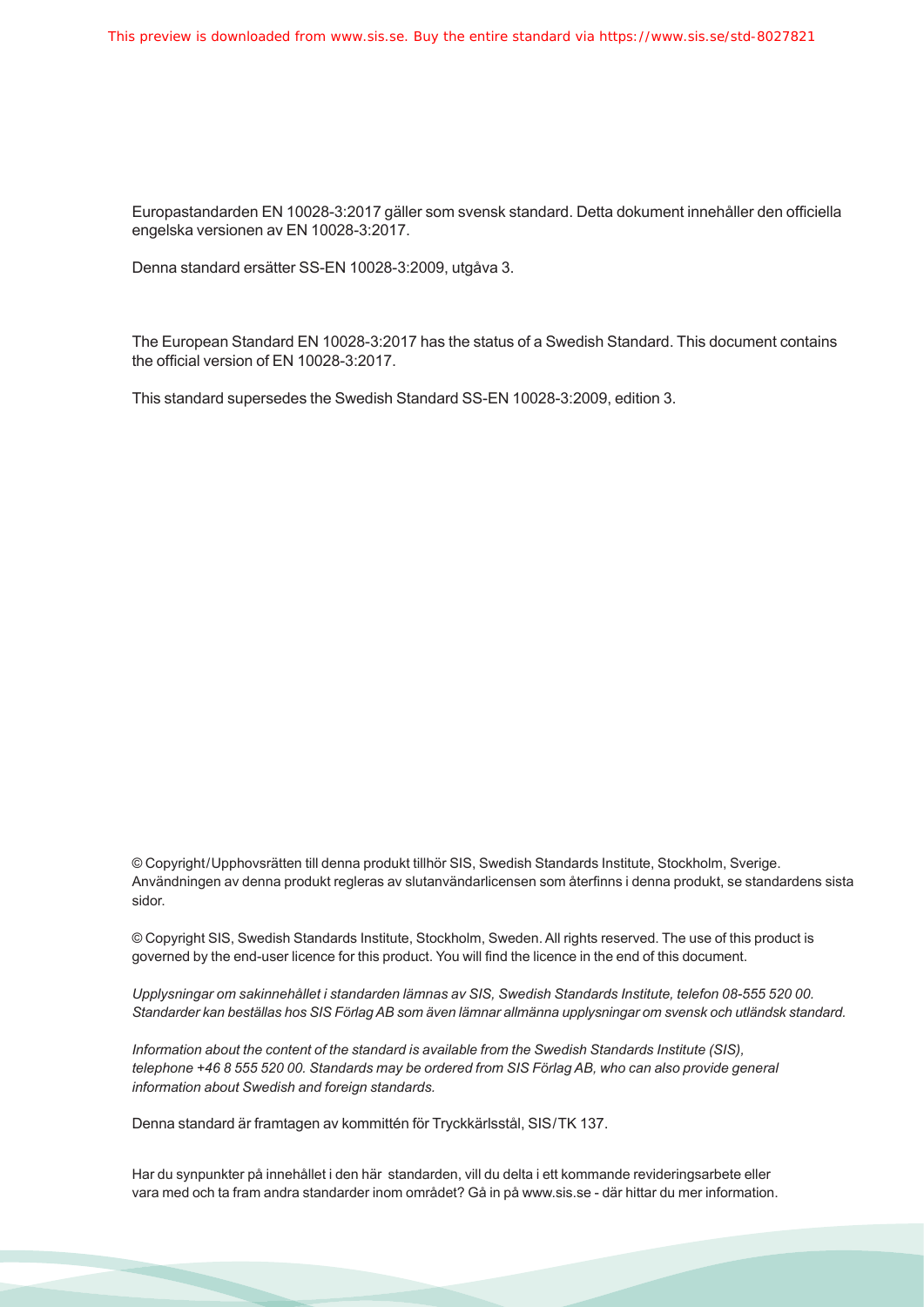This preview is downloaded from www.sis.se. Buy the entire standard via https://www.sis.se/std-8027821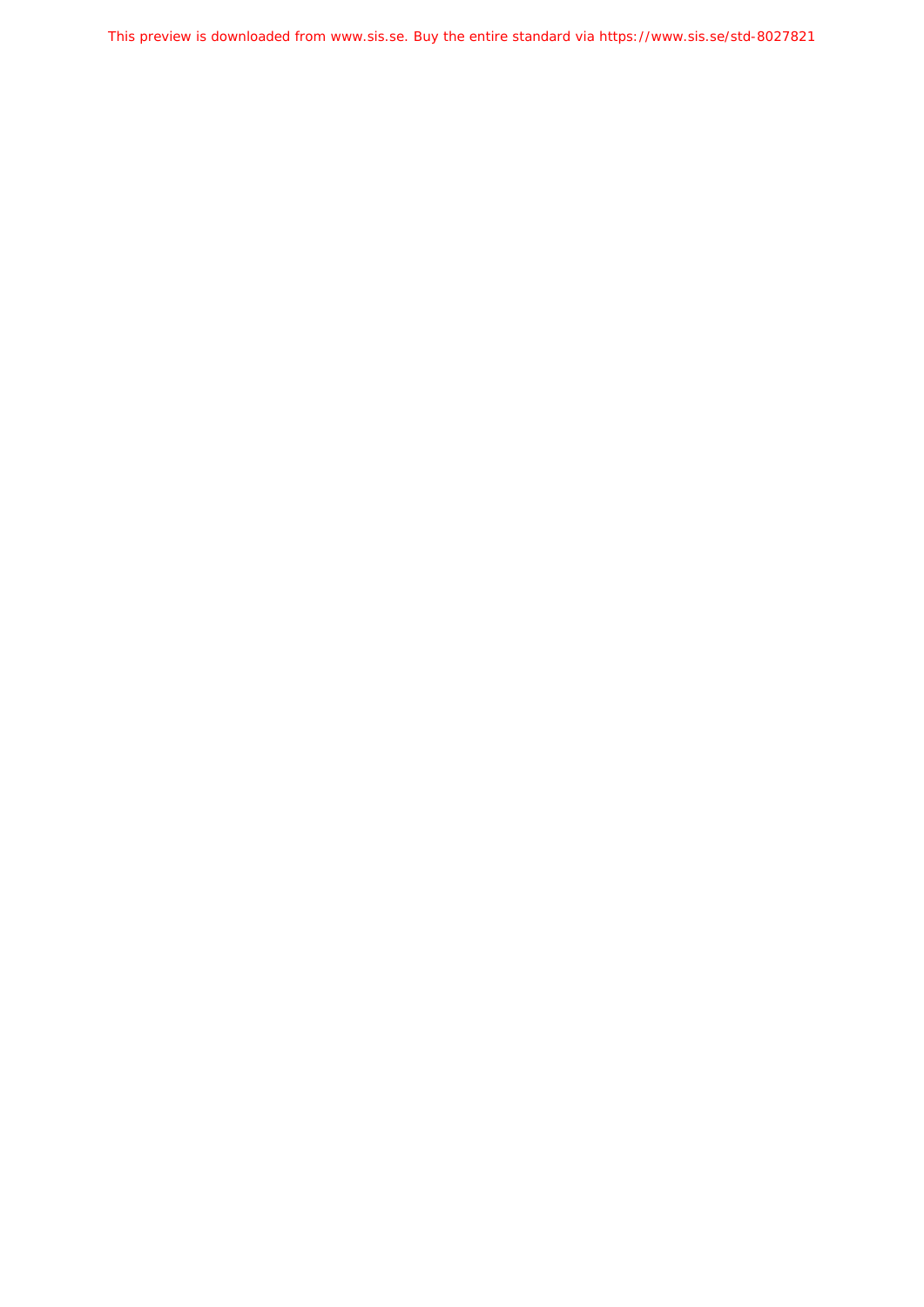# EUROPEAN STANDARD NORME EUROPÉENNE EUROPÄISCHE NORM

# **EN 10028-3**

July 2017

ICS 77.140.30; 77.140.50 Supersedes EN 10028-3:2009

English Version

# Flat products made of steels for pressure purposes - Part 3: Weldable fine grain steels, normalized

Produits plats en aciers pour appareils à pression - Partie 3 : Aciers soudables à grains fins, normalisés

 Flacherzeugnisse aus Druckbehälterstählen - Teil 3: Schweißgeeignete Feinkornbaustähle, normalgeglüht

This European Standard was approved by CEN on 7 May 2017.

CEN members are bound to comply with the CEN/CENELEC Internal Regulations which stipulate the conditions for giving this European Standard the status of a national standard without any alteration. Up-to-date lists and bibliographical references concerning such national standards may be obtained on application to the CEN-CENELEC Management Centre or to any CEN member.

This European Standard exists in three official versions (English, French, German). A version in any other language made by translation under the responsibility of a CEN member into its own language and notified to the CEN-CENELEC Management Centre has the same status as the official versions.

CEN members are the national standards bodies of Austria, Belgium, Bulgaria, Croatia, Cyprus, Czech Republic, Denmark, Estonia, Finland, Former Yugoslav Republic of Macedonia, France, Germany, Greece, Hungary, Iceland, Ireland, Italy, Latvia, Lithuania, Luxembourg, Malta, Netherlands, Norway, Poland, Portugal, Romania, Serbia, Slovakia, Slovenia, Spain, Sweden, Switzerland, Turkey and United Kingdom.



EUROPEAN COMMITTEE FOR STANDARDIZATION COMITÉ EUROPÉEN DE NORMALISATION EUROPÄISCHES KOMITEE FÜR NORMUNG

**CEN-CENELEC Management Centre: Avenue Marnix 17, B-1000 Brussels**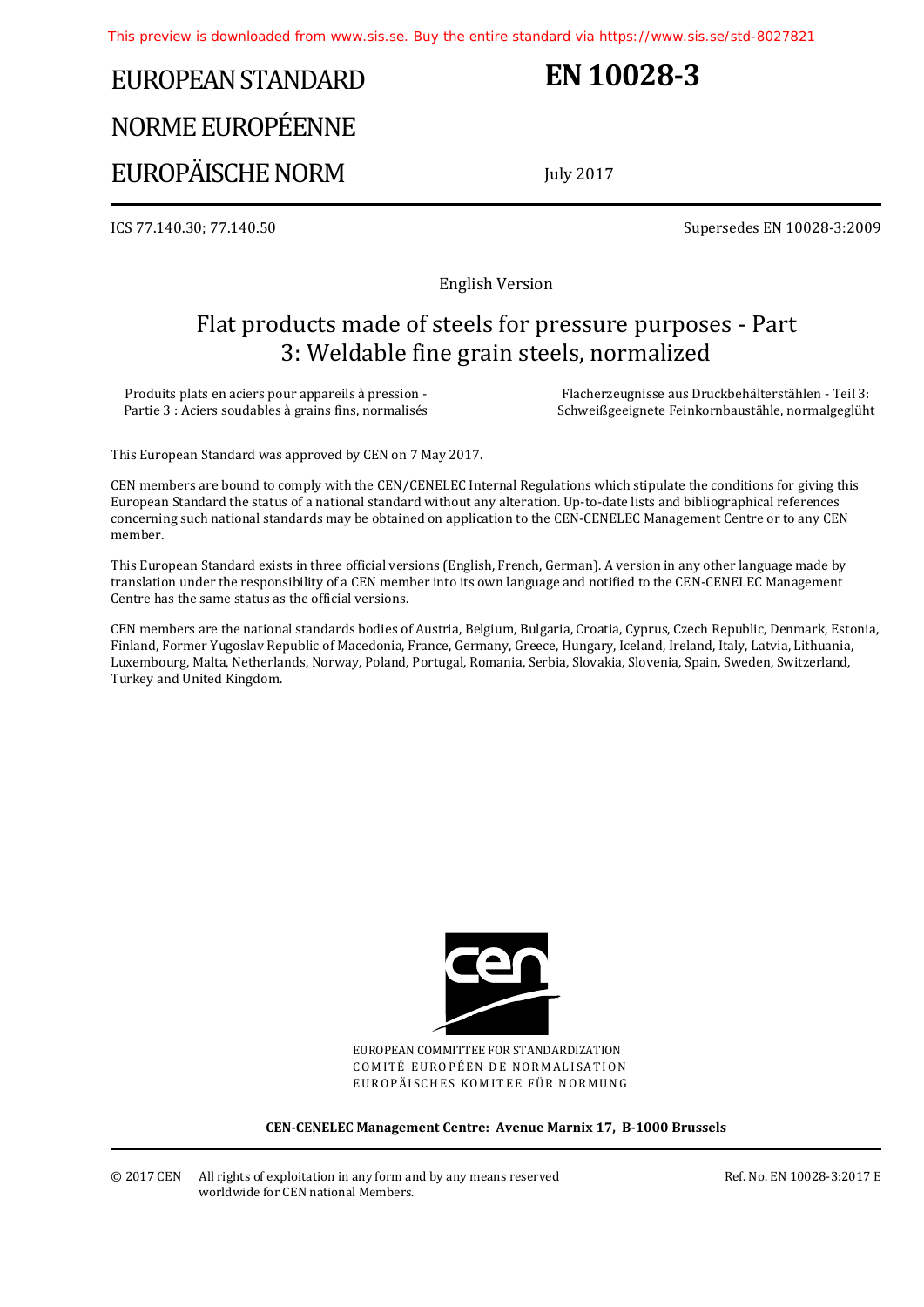This preview is downloaded from www.sis.se. Buy the entire standard via https://www.sis.se/std-8027821

## SS-EN 10028-3:2017 (E)

## **Contents**

| 1                                                  |                                                                                      |  |  |  |  |
|----------------------------------------------------|--------------------------------------------------------------------------------------|--|--|--|--|
| $\overline{2}$                                     |                                                                                      |  |  |  |  |
| 3                                                  |                                                                                      |  |  |  |  |
| $\overline{\mathbf{4}}$                            |                                                                                      |  |  |  |  |
| 5                                                  |                                                                                      |  |  |  |  |
| 6<br>6.1<br>6.2                                    |                                                                                      |  |  |  |  |
| 7<br>7.1<br>7.2<br>7.3                             |                                                                                      |  |  |  |  |
| 8<br>8.1<br>8.2<br>8.3<br>8.4<br>8.5<br>8.6<br>8.7 |                                                                                      |  |  |  |  |
| 9<br>9.1<br>9.2<br>9.3<br>10                       |                                                                                      |  |  |  |  |
| 11                                                 |                                                                                      |  |  |  |  |
| 12                                                 |                                                                                      |  |  |  |  |
|                                                    |                                                                                      |  |  |  |  |
|                                                    |                                                                                      |  |  |  |  |
|                                                    |                                                                                      |  |  |  |  |
|                                                    |                                                                                      |  |  |  |  |
|                                                    | Annex ZA (informative) Relationship between this European Standard and the Essential |  |  |  |  |
|                                                    |                                                                                      |  |  |  |  |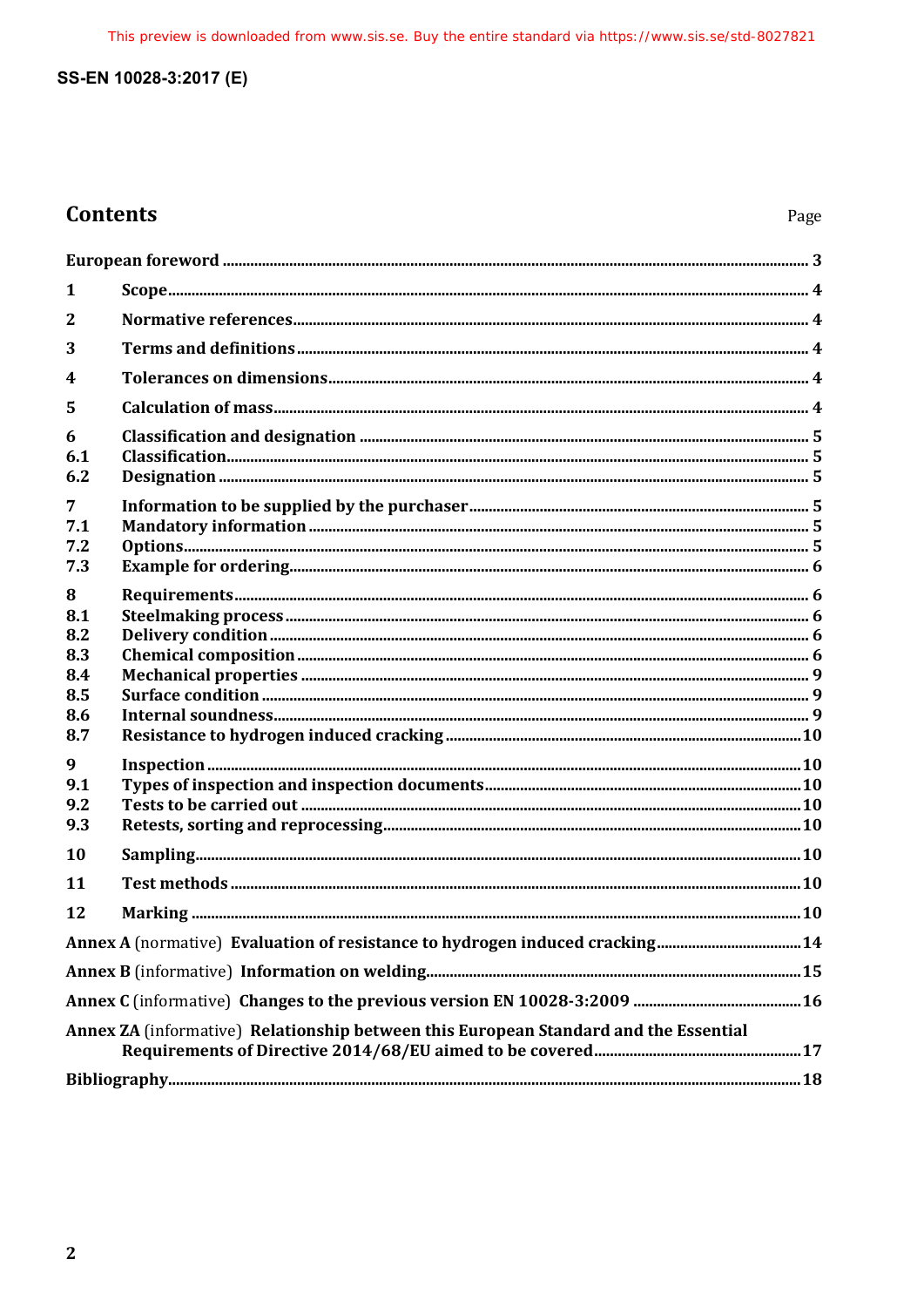## <span id="page-6-0"></span>**European foreword**

This document (EN 10028-3:2017) has been prepared by Technical Committee ECISS/TC 107 "Steels for pressure purposes", the secretariat of which is held by DIN.

This European Standard shall be given the status of a national standard, either by publication of an identical text or by endorsement, at the latest by January 2018 and conflicting national standards shall be withdrawn at the latest by January 2018.

Attention is drawn to the possibility that some of the elements of this document may be the subject of patent rights. CEN [and/or CENELEC] shall not be held responsible for identifying any or all such patent rights.

This document supersedes EN 10028-3:2009.

This document has been prepared under a mandate given to CEN by the European Commission and the European Free Trade Association, and supports essential requirements of Directive 2014/68/EU.

For relationship with Directive 2014/68/EU, see informative Annex ZA, which is an integral part of this document.

A list of changes between this document and the previous version can be found in Annex C.

According to the CEN-CENELEC Internal Regulations, the national standards organizations of the following countries are bound to implement this European Standard: Austria, Belgium, Bulgaria, Croatia, Cyprus, Czech Republic, Denmark, Estonia, Finland, Former Yugoslav Republic of Macedonia, France, Germany, Greece, Hungary, Iceland, Ireland, Italy, Latvia, Lithuania, Luxembourg, Malta, Netherlands, Norway, Poland, Portugal, Romania, Serbia, Slovakia, Slovenia, Spain, Sweden, Switzerland, Turkey and the United Kingdom.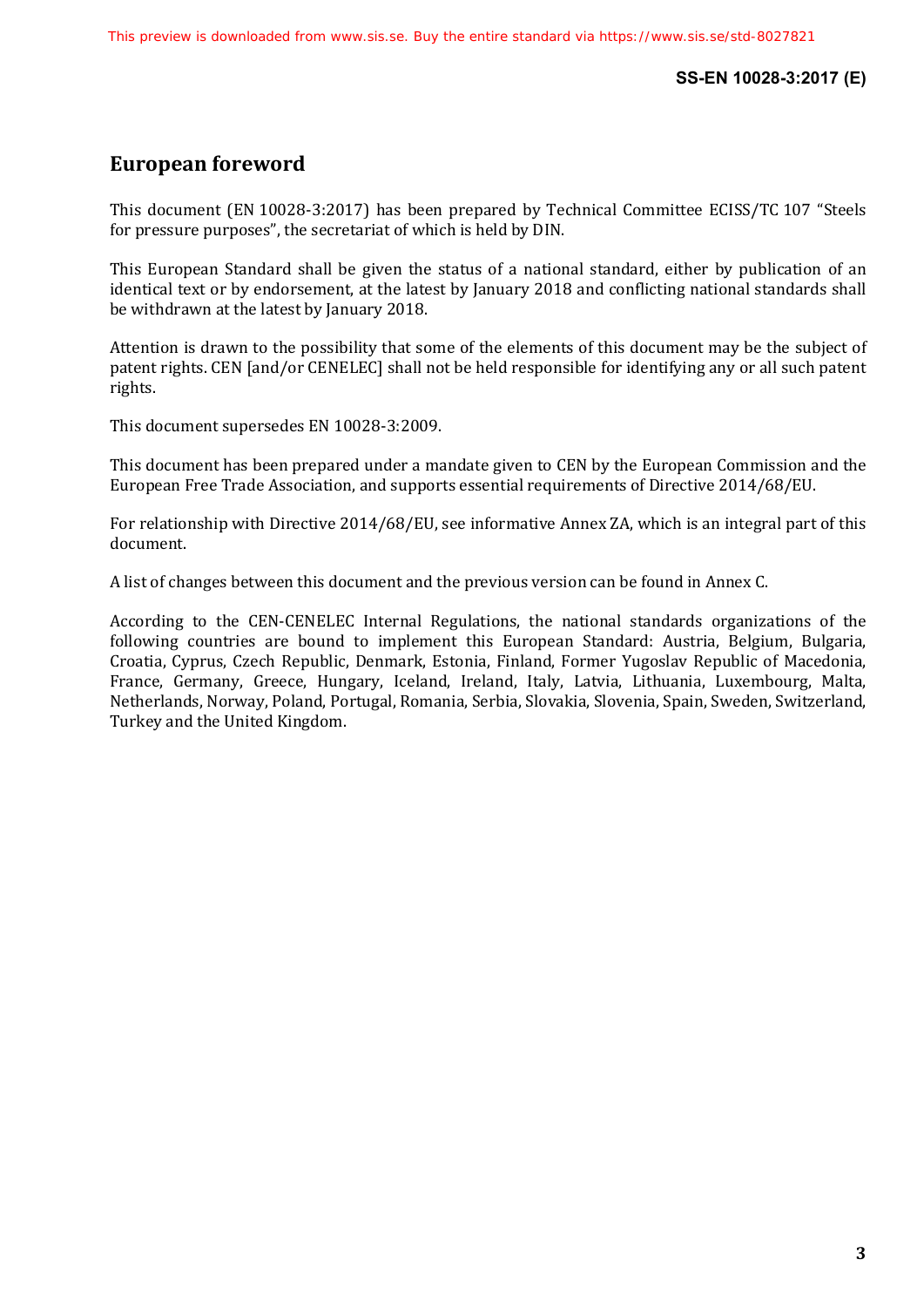## <span id="page-7-0"></span>**1 Scope**

This European Standard specifies requirements for flat products for pressure equipment made of weldable fine grain steels as specified in Table 1.

NOTE 1 Fine grain steels are understood as steels with a ferritic grain size of 6 or finer when tested in accordance with EN ISO 643.

The requirements and definitions of EN 10028-1:2017 also apply.

NOTE 2 Once this European Standard is published in the EU Official Journal (OJEU) under Directive 2014/68/EU, presumption of conformity to the Essential Safety Requirements (ESRs) of Directive 2014/68/EU is limited to technical data of materials in this European Standard (Part 1 and the other relevant part of the series) and does not presume adequacy of the material to a specific item of equipment. Consequently, the assessment of the technical data stated in this material standard against the design requirements of this specific item of equipment to verify that the ESRs of Directive 2014/68/EU are satisfied, needs to be done.

#### <span id="page-7-1"></span>**2 Normative references**

The following documents, in whole or in part, are normatively referenced in this document and are indispensable for its application. For dated references, only the edition cited applies. For undated references, the latest edition of the referenced document (including any amendments) applies.

EN 1011-1:2009, *Welding - Recommendations for welding of metallic materials - Part 1: General guidance for arc welding*

EN 1011-2:2001, *Welding - Recommendations for welding of metallic materials - Part 2: Arc welding of ferritic steels*

EN 10028-1:2017, *Flat products made of steels for pressure purposes - Part 1: General requirements*

EN 10204:2004, *Metallic products - Types of inspection documents*

EN 10229:1998, *Evaluation of resistance of steel products to hydrogen induced cracking (HIC)*

#### <span id="page-7-2"></span>**3 Terms and definitions**

For the purposes of this document, the terms and definitions given in EN 10028-1:2017 apply.

#### <span id="page-7-3"></span>**4 Tolerances on dimensions**

See EN 10028-1:2017.

#### <span id="page-7-4"></span>**5 Calculation of mass**

See EN 10028-1:2017.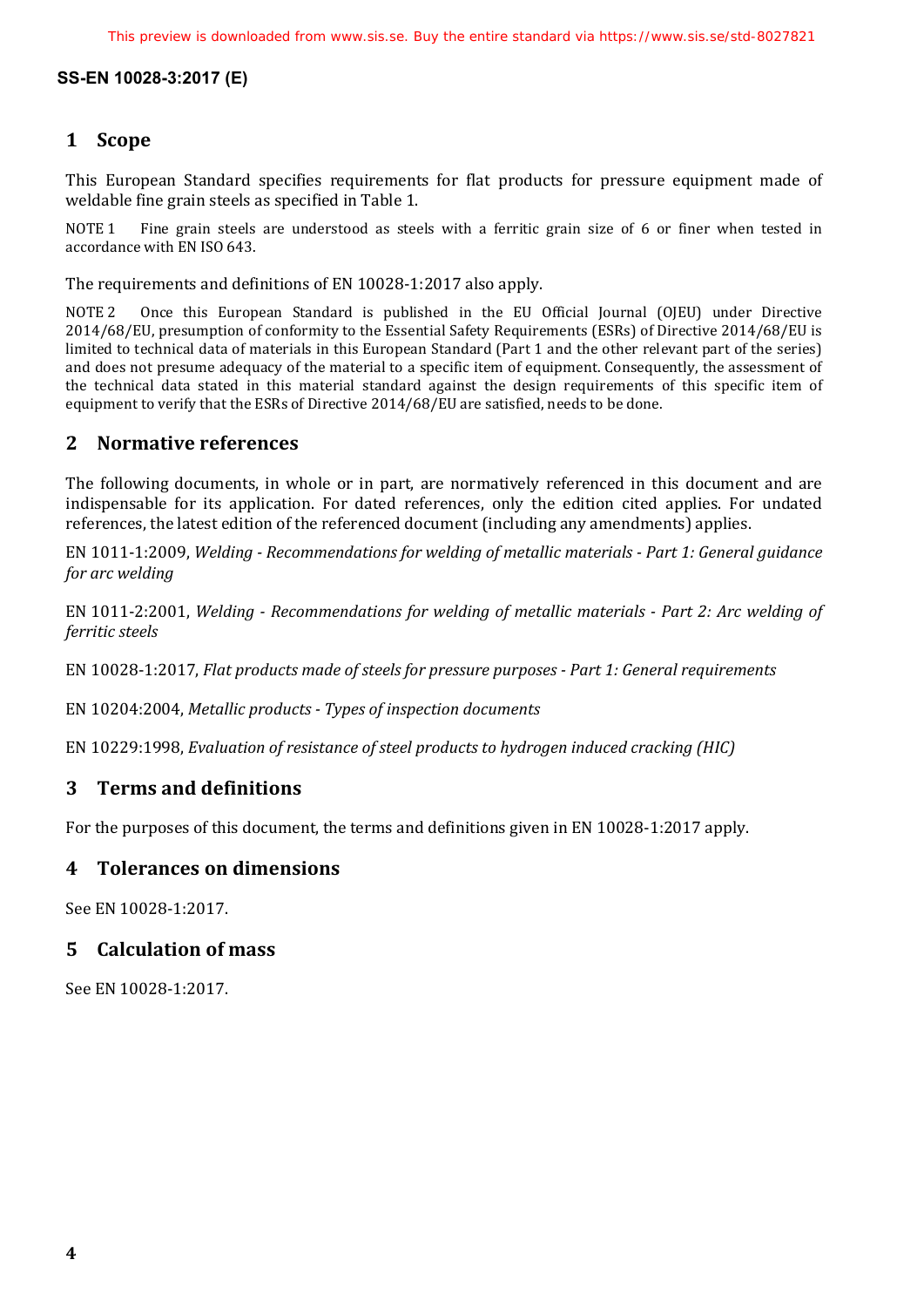### <span id="page-8-0"></span>**6 Classification and designation**

#### <span id="page-8-1"></span>**6.1 Classification**

**6.1.1** The steel grades covered by this document are given in four qualities:

- a) room temperature quality  $(P_ " . . N)$ ,
- b) elevated temperature quality (P...NH),
- c) low temperature quality (P...NL1) and
- d) special low temperature quality (P...NL2).

**6.1.2** The grades P275NH to P355NL2 are alloy quality steels, the grades P275NL2 and the grades P420NH to P460NL2 are alloy special steels.

#### <span id="page-8-2"></span>**6.2 Designation**

See EN 10028-1:2017.

### <span id="page-8-3"></span>**7 Information to be supplied by the purchaser**

#### <span id="page-8-4"></span>**7.1 Mandatory information**

See EN 10028-1:2017.

#### <span id="page-8-5"></span>**7.2 Options**

A number of options are specified in this document and listed below. Additionally the relevant options of EN 10028-1:2017 apply. If the purchaser does not indicate a wish to implement any of these options at the time of enquiry and order, the products shall be supplied in accordance with the basic specification (see also EN 10028-1:2017).

- 1) tests in the simulated normalized condition (see 8.2.2);
- 2) delivery of products in the untreated condition (see 8.2.3);
- 3) maximum carbon equivalent value (see 8.3.3);
- 4) no option, intentionally left blank;
- 5) modified values for  $R_{\text{eH}}$  and  $R_{\text{m}}$  for grades P460NH and P460NL1 (see Table 4, footnote a);
- 6) application of the  $R_{p0,2}$  values of Table 5 for the corresponding P...NL1 and P...NL2 grade (see 8.4.2);
- 7) no option, intentionally left blank;
- 8) specification of a minimum impact energy of 40 J (see 8.4.1 and Table 6);
- 9) HIC test in accordance with EN 10229 (see 8.7);
- 10) mid thickness test pieces for the impact test (see Clause 10);
- 11) verification of impact energy for longitudinal test pieces (see Clause 11);
- 12) use of test solution B for the HIC test with agreed acceptance criteria (see Annex A);
- 13)limitation of copper and/or tin content (see Table 1, footnote g).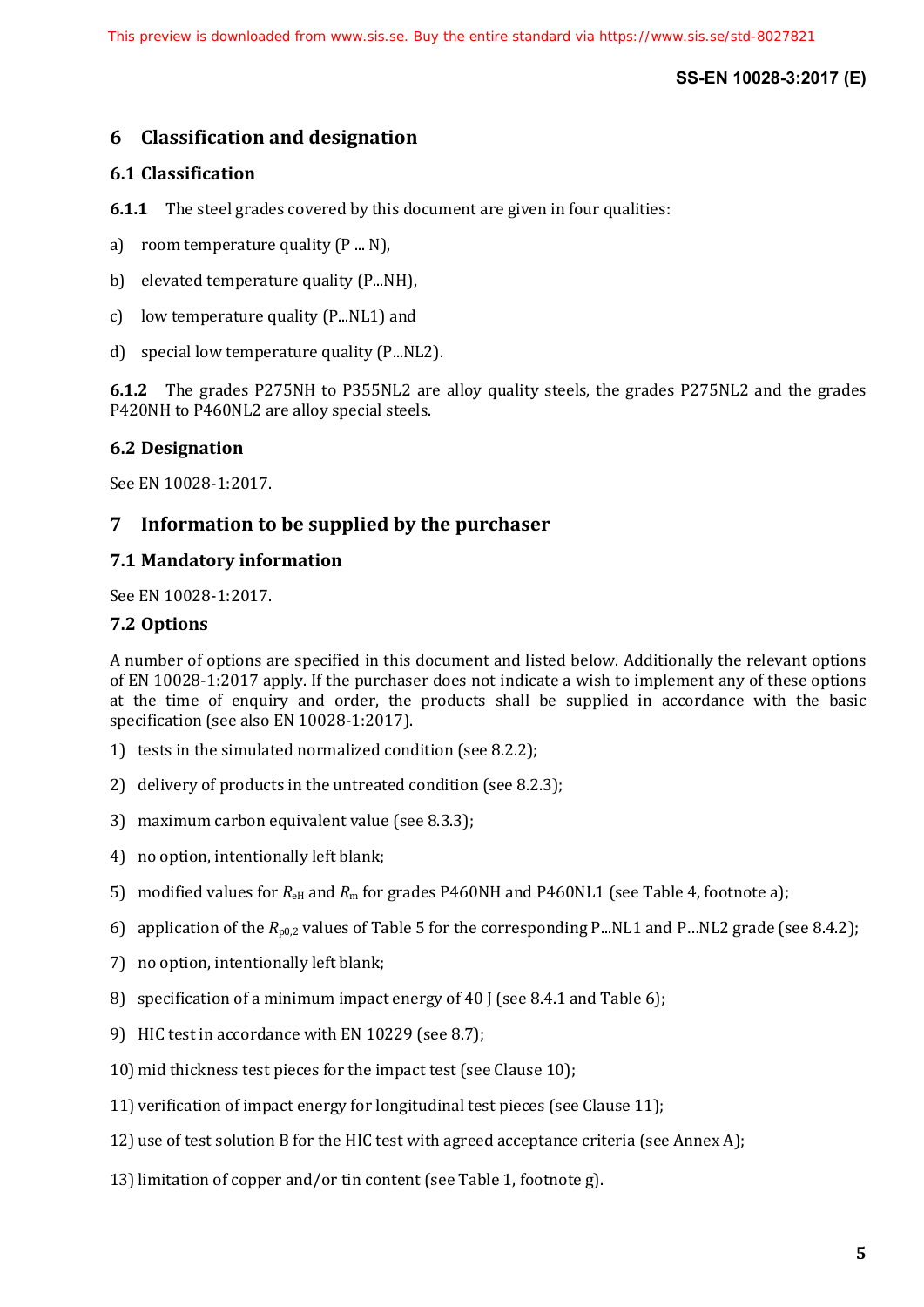### <span id="page-9-0"></span>**7.3 Example for ordering**

10 plates with nominal dimensions, thickness = 50 mm, width = 2 000 mm, length = 10 000 mm, made of a steel grade with the name P275NL2 and the number 1.1104 as specified in EN 10028-3, to be delivered with inspection certificate 3.1 as specified in EN 10204:

#### **10 plates – 50 × 2000 × 10000 – EN 10028–3 – P275NL2 – Inspection certificate 3.1.**

or

**10 plates – 50 × 2000 × 10000 – EN 10028–3 – 1.1104 – Inspection certificate 3.1.**

### <span id="page-9-1"></span>**8 Requirements**

#### <span id="page-9-2"></span>**8.1 Steelmaking process**

See EN 10028-1:2017.

#### <span id="page-9-3"></span>**8.2 Delivery condition**

**8.2.1** Unless otherwise agreed at the time of enquiry and order (see 8.2.3), the products covered by this document shall be supplied in the normalized condition.

For steels with minimum yield strength  $\geq 420$  MPa, delayed cooling or additional tempering may be necessary for small product thicknesses and in special cases. If such a treatment is performed, this shall be noted in the inspection document.

**8.2.2** Normalizing may, at the discretion of the manufacturer, be replaced with normalizing rolling for all steel grades covered by this standard. In this case, additional tests on simulated normalized samples with an agreed frequency of testing may be agreed at the time of enquiry and order to verify that the specified properties are complied with.

**8.2.3** If agreed at the time of enquiry and order, products covered by this document may also be delivered in the untreated condition.

In these cases, testing shall be carried out in the simulated normalized condition (but see 8.2.1).

**8.2.4** Information on welding are given in Annex B of this standard.

#### <span id="page-9-4"></span>**8.3 Chemical composition**

**8.3.1** The requirements of Table 1 shall apply for the chemical composition according to the cast analysis.

**8.3.2** The product analysis shall not deviate from the specified values for the cast analysis as specified in Table 1 by more than the values given in Table 2.

**8.3.3** A maximum value for the carbon equivalent in accordance with Table 3 may be agreed at time of enquiry and order.